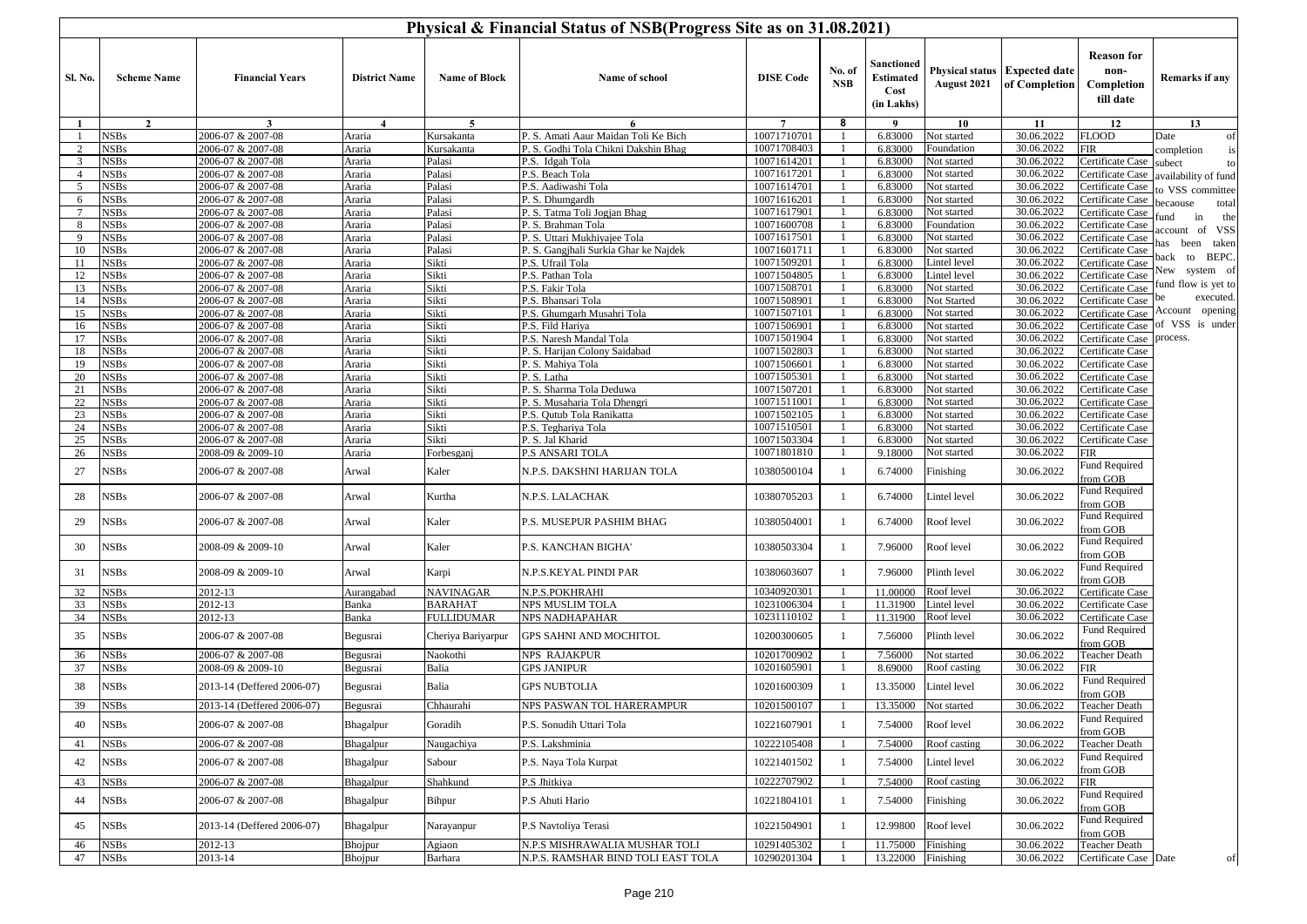| Sl. No.  | <b>Scheme Name</b>           | <b>Financial Years</b>                 | <b>District Name</b>             | <b>Name of Block</b>           | Name of school                                                 | <b>DISE</b> Code           | No. of<br><b>NSB</b> | Sanctioned<br><b>Estimated</b><br>Cost<br>(in Lakhs) | August 2021               | Physical status   Expected date<br>of Completion | <b>Reason for</b><br>non-<br>Completion<br>till date | Remarks if any                         |
|----------|------------------------------|----------------------------------------|----------------------------------|--------------------------------|----------------------------------------------------------------|----------------------------|----------------------|------------------------------------------------------|---------------------------|--------------------------------------------------|------------------------------------------------------|----------------------------------------|
|          | $\overline{2}$               | $\mathbf{3}$                           | $\boldsymbol{4}$                 | $\overline{5}$                 | 6                                                              | $7\overline{ }$            | 8                    | - 9                                                  | 10                        | 11                                               | 12                                                   | 13                                     |
| 48       | <b>NSBs</b>                  | 2013-14                                | <b>Bhojpur</b>                   | Shahpur                        | N.P.S.Lahang Dumriya H. Toli<br>NPS ANU. JATI TOLA DAKHIN TOLA | 1029605402                 |                      | 13.22000                                             | Not started               | 30.06.2022                                       | Certificate Case<br>Fund Required                    | completion<br>is<br>subect<br>to       |
| 49       | NSBs                         | 2006-07 & 2007-08                      | Buxar                            | <b>BRAHMPUR</b>                | <b>BHADAWAR</b>                                                | 10302000206                |                      | 7.39232                                              | Lintel level              | 30.06.2022                                       | from GOB                                             | availability of fund                   |
| 50       | NSBs                         | 2006-07 & 2007-08                      | Buxar                            | BRAHMPUR                       | NPS HARIZAN TOLA EKDAR                                         | 10302000702                |                      | 7.39232                                              | Roof level                | 30.06.2022                                       | Fund Required<br>from GOB                            | to VSS committee<br>ecaouse<br>total   |
| 51       | NSBs                         | 2006-07 & 2007-08                      | Buxar                            | <b>RAJPUR</b>                  | NPS BABHANWALIYA                                               | 10301811802                |                      | 7.39232                                              | Finishing                 | 30.06.2022                                       | Fund Required<br>from GOB                            | in<br>the<br>fund<br>of VSS<br>account |
| 52       | NSBs                         | 2006-07 & 2007-08                      | Buxar                            | <b>RAJPUR</b>                  | NPS PIPRA                                                      | 10301802402                |                      | 7.39232                                              | Roof casting              | 30.06.2022                                       | <b>Fund Required</b><br>from GOB                     | has been taken<br>BEPC.<br>oack<br>to  |
| 53       | NSBs                         | 2006-07 & 2007-08                      | Buxar                            | <b>RAJPUR</b>                  | NPS MUKUND PUR                                                 | 10301814402                |                      | 7.39232                                              | Roof casting              | 30.06.2022                                       | Fund Required<br>from GOB                            | New system of                          |
| 54       | NSBs                         | 2006-07 & 2007-08                      | Buxar                            | <b>DUMRAON</b>                 | NPS LAKHAN DIHRA                                               | 10301508625                |                      | 7.39232                                              | Roof level                | 30.06.2022                                       | Fund Required<br>from GOB                            | und flow is yet to<br>executed.        |
| 55       | <b>NSBs</b>                  | 2006-07 & 2007-08                      | Buxar                            | NAWANAGAR                      | NPS DEVPUR TOLA                                                | 10301708504                |                      | 7.39232                                              | Finishing                 | 30.06.2022                                       | Fund Required<br>from GOB                            | Account opening<br>of VSS is under     |
| 56       | <b>NSBs</b>                  | 2008-09 & 2009-10                      | Buxar                            | <b>CHAKKI</b>                  | NPS MAHAJI DERA                                                | 10302301705                |                      | 8.79800                                              | Plinth level              | 30.06.2022                                       | Fund Required<br>from GOB                            | process.                               |
| 57       | NSBs                         | 2006-07 & 2007-08                      | Darbhanga                        | <b>BENIPUR</b>                 | PS MALLAH TOL DAKHRAM                                          | 10130904706                |                      | 7.76103                                              | Roof level                | 30.06.2022                                       | Fund Required<br>from GOB                            |                                        |
| 58       | NSBs                         | 2006-07 & 2007-08                      | Darbhanga                        | <b>BENIPUR</b>                 | PS LAXMANPUR CHAMARPATTI                                       | 10130906601                |                      | 7.76103                                              | Roof level                | 30.06.2022                                       | Fund Required<br>rom GOB                             |                                        |
| 59       | NSBs                         | 2006-07 & 2007-08                      | Darbhanga                        | JALE                           | PS MILKI PAUNI                                                 | 10130102201                |                      | 7.76103                                              | Foundation                | 30.06.2022                                       | Fund Required<br>from GOB                            |                                        |
| 60       | NSBs                         | 2006-07 & 2007-08                      | Darbhanga                        | <b>K.ASTHAN EAST</b>           | PS GORAM DIH SAHARBA                                           | 10131804001                |                      | 7.76103                                              | Plinth level              | 30.06.2022                                       | Fund Required<br>from GOB                            |                                        |
| 61       | NSBs                         | 2012-13                                | Darbhanga                        | <b>BENIPUR</b>                 | NPS BARI TARAUNI CHAMAR TOLI                                   | 10130900106                |                      | 12.60000                                             | Lintel level              | 30.06.2022                                       | Fund Required<br>from GOB                            |                                        |
| 62       | <b>NSBs</b>                  | 2013-14                                | Darbhanga                        | <b>BAHERI</b>                  | NPS HANUMAN NAGAR WARD 9 PASCHIM<br>BHAG                       | 10130504610                |                      | 14.32000                                             | Roof casting              | 30.06.2022                                       | Fund Required<br>from GOB                            |                                        |
| 63       | NSBs                         | 2006-07 & 2007-08                      | East Champaran                   | <b>KALYANPUR</b>               | <b>RAMDIHA</b>                                                 | 10021113301                | $\overline{1}$       | 5.90244                                              | Plinth level              | 30.06.2022                                       | Fund Required<br>from GOB                            |                                        |
| 64       | NSBs                         | 2006-07 & 2007-08                      | East Champaran                   | MOTIHARI                       | <b>GULARIA AHIR TOLI</b>                                       | 10021613101                |                      | 5.90244                                              | Plinth level              | 30.06.2022                                       | Fund Required<br>from GOB                            |                                        |
| 65       | NSBs                         | 2008-09 & 2009-10                      | East Champaran                   | <b>BANKATWA</b>                | AMBARIYA                                                       | 10020403001                |                      | 8.99156                                              | Not started               | 30.06.2022                                       | FIR                                                  |                                        |
| 66<br>67 | <b>NSBs</b><br>NSBs          | 2008-09 & 2009-10<br>2008-09 & 2009-10 | East Champaran<br>East Champaran | <b>BANKATWA</b><br>CHHAURADANO | <b>LAHERI TOLA</b><br><b>PANDITPUR</b>                         | 10020402003<br>10020606501 |                      | 8.99156<br>8.99156                                   | Lintel level<br>Finishing | 30.06.2022<br>30.06.2022                         | FIR<br>FIR                                           |                                        |
| 68       | NSBs                         | 2008-09 & 2009-10                      | East Champaran                   | KESARIA                        | MALAHI TOLA SAROTTAR WARD NO. 14                               | 10021202809                |                      | 8.99156                                              | Finishing                 | 30.06.2022                                       | to be comp. by<br>Dist.                              |                                        |
| 69       | NSBs                         | 2008-09 & 2009-10                      | East Champaran                   | <b>KESARIA</b>                 | NAYA GAWN HARIJAN TOLI                                         | 10021204202                |                      | 8.99156                                              | Not started               | 30.06.2022                                       | Teacher Death                                        |                                        |
| 70       | NSBs                         | 2008-09 & 2009-10                      | East Champaran                   | MEHSI                          | MUSHAHAR TOLI                                                  | 10021510405                |                      | 8.99156                                              | Finishing                 | 30.06.2022                                       | Fund Required<br>from GOB                            |                                        |
| 71       | NSBs                         | 2012-13                                | East Champaran                   | <b>RAMGARHWA</b>               | <b>BISHAMBHAR PUR</b>                                          | 10022203501                |                      | 13.03165                                             | Finishing                 | 30.06.2022                                       | <b>Fund Required</b><br>from GOB                     |                                        |
| 72       | NSBs                         | 2008-09 & 2009-10                      | East Champaran                   | SANGRAMPUR                     | <b>KOIRI TOLA</b>                                              | 10022400914                |                      | 8.99156                                              | Finishing                 | 30.06.2022                                       | Fund Required<br>from GOB                            |                                        |
| 73       | NSBs                         | 2008-09 & 2009-10                      | East Champaran                   | <b>SUGAULI</b>                 | <b>MEER TOLI SUGAUL</b>                                        | 10022506401                |                      | 8.99156                                              | Roof casting              | 30.06.2022                                       | Teacher Death                                        |                                        |
| 74       | <b>NSBs</b>                  | 2012-13                                | East Champaran                   | <b>ADAPUR</b>                  | BELAHIYA POKHARA PAR                                           | 10020105903                |                      | 13.03165                                             | Lintel level              | 30.06.2022                                       | Fund Required<br>from GOB                            |                                        |
| 75       | <b>NSBs</b>                  | 2012-13                                | East Champaran                   | <b>HARSIDHI</b>                | MD. SHARIF ANSARI KE TOLA                                      | 10021001606                |                      | 13.03165                                             | Plinth level              | 30.06.2022                                       | <b>FIR</b>                                           |                                        |
| 76       | <b>NSBs</b>                  | 2012-13                                | East Champaran                   | <b>PAHARPUR</b>                | MISHRA TOLA NONIYA                                             | 10022002601                |                      | 13.03165                                             | Not started               | 30.06.2022                                       | <b>FIR</b><br><b>Fund Required</b>                   |                                        |
| 77       | NSBs                         | 2012-13                                | East Champaran                   | TURKAULIA                      | HARDIYA HARUAN TOLI                                            | 10022703503                |                      | 13.03165                                             | Finishing                 | 30.06.2022                                       | from GOB                                             |                                        |
| 78       | NSBs                         | 2013-14 (Deffered 2006-07)             | East Champaran                   | <b>GHORASAHAN</b>              | <b>KONHAWA</b>                                                 | 10020900404                |                      | 13.03165                                             | Finishing                 | 30.06.2022<br>30.06.2022                         | Teacher Death                                        |                                        |
| 79<br>80 | <b>BLS</b> (Primary)<br>NSBs | 2004-05<br>2006-07 & 2007-08           | East Champaran<br>Gaya           | <b>KALYANPUR</b><br>GURUA      | <b>GPS SHERPUR</b><br>PS MORAHAR                               | 10351214601                |                      | 5.30000<br>6.74000                                   | ROOF LEVEL<br>Foundation  | 30.06.2022                                       | FIR<br>HIGH COURT                                    |                                        |
| 81       | NSBs                         | 2006-07 & 2007-08                      | Gaya                             | GURUA                          | PS SONHATHU                                                    | 10351207701                |                      | 6.74000                                              | Roof casting              | 30.06.2022                                       | <b>Fund Required</b><br>from GOB                     |                                        |
| 82       | <b>NSBs</b>                  | 2006-07 & 2007-08                      | Gaya                             | MOHANPUR                       | PS PATHULAWA                                                   | 10352326601                |                      | 6.74000                                              | Foundation                | 30.06.2022                                       | Fund Required Date<br>from GOB                       | of<br>completion<br>is                 |
| 83       | <b>NSBs</b>                  | 2006-07 & 2007-08                      | Gaya                             | <b>MOHARA</b>                  | PS JAMALCHAK                                                   | 10350606001                |                      | 6.74000                                              | Lintel level              | 30.06.2022                                       | SDO Court                                            | subect<br>to                           |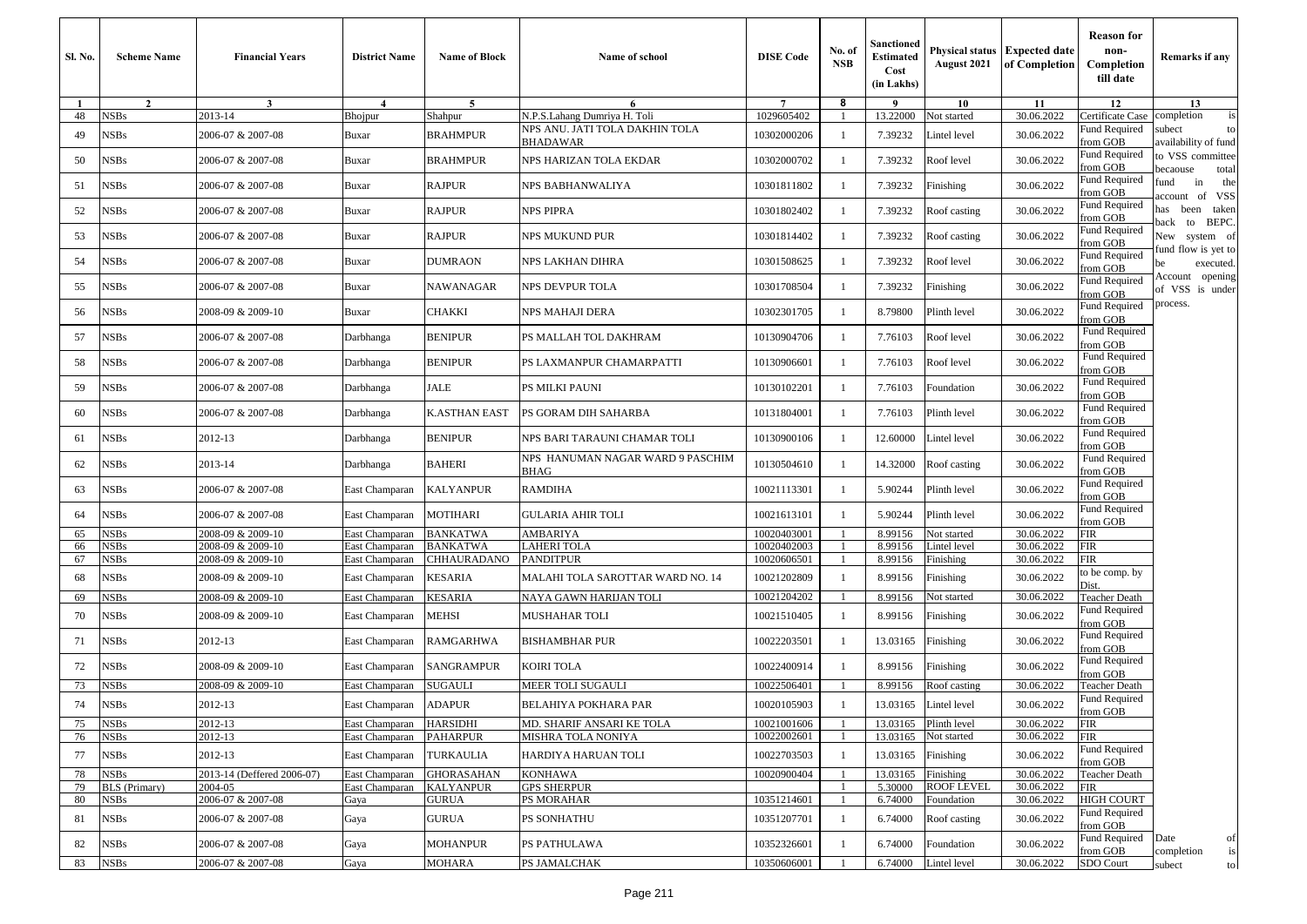| <b>Sl. No.</b> | <b>Scheme Name</b>         | <b>Financial Years</b>                 | <b>District Name</b>     | <b>Name of Block</b>              | Name of school                                           | <b>DISE Code</b>           | No. of<br><b>NSB</b> | Sanctioned<br>Estimated<br>Cost<br>(in Lakhs) | August 2021                          | Physical status   Expected date<br>of Completion | <b>Reason</b> for<br>non-<br>Completion<br>till date     | Remarks if any                                           |
|----------------|----------------------------|----------------------------------------|--------------------------|-----------------------------------|----------------------------------------------------------|----------------------------|----------------------|-----------------------------------------------|--------------------------------------|--------------------------------------------------|----------------------------------------------------------|----------------------------------------------------------|
| -1             | $\overline{2}$             | $\mathbf{3}$                           | $\overline{4}$           | 5                                 | 6                                                        | $7\phantom{.0}$            | 8                    | - 9                                           | 10                                   | 11                                               | 12                                                       | 13                                                       |
| 84<br>85       | <b>NSBs</b><br><b>NSBs</b> | 2006-07 & 2007-08<br>2012-13           | Gaya<br>Gaya             | MOHARA<br><b>KONCH</b>            | <b>PS SURAJPUR</b><br>PS SIMARHUYA                       | 10350604601<br>10350114501 |                      | 6.74000<br>10.99700                           | Foundation<br>Foundation             | 30.06.2022<br>30.06.2022                         | HIGH COURT<br><b>Fund Required</b>                       | wailability of fund<br>to VSS committee                  |
| 86             | NSBs                       | 2013-14                                | Gaya                     | N. PRAKHAND                       | PS CHANNA                                                | 10350903902                |                      | 12.46000                                      | Plinth level                         | 30.06.2022                                       | from GOB<br>Stay by forest<br>department                 | pecaouse<br>total<br>in<br>fund<br>the                   |
| 87             | <b>NSBs</b>                | 2006-07 & 2007-08                      | Jamui                    | <b>BARHAT</b>                     | PS MUSHARI TOLA NOOMAR                                   | 10370900605                |                      | 7.56000                                       | Roof casting                         | 30.06.2022                                       | Fund Required<br>from GOB                                | of VSS<br><b>ccount</b><br>has been taken                |
| 88             | <b>NSBs</b>                | 2006-07 & 2007-08                      | Jamui                    | <b>BARHAT</b>                     | <b>PS BAKHARI</b>                                        | 10370902301                | $\overline{1}$       | 7.56000                                       | Lintel level                         | 30.06.2022                                       | <b>Fund Required</b><br>from GOB                         | back to BEPC.<br>New system of                           |
| 89             | <b>NSBs</b>                | 2006-07 & 2007-08                      | Jamui                    | <b>CHAKAI</b>                     | N.P.S.RANGNIYA                                           | 10371517401                |                      | 7.56000                                       | Lintel level                         | 30.06.2022                                       | Fund Required<br>rom GOB                                 | und flow is yet to<br>executed.<br>be<br>Account opening |
| 90             | <b>NSBs</b>                | 2006-07 & 2007-08                      | Jamui                    | <b>JAMUI</b>                      | N.P.S.KANAULITAND                                        | 10371000903                |                      | 7.56000                                       | Plinth level                         | 30.06.2022                                       | Fund Required<br>rom GOB                                 | of VSS is under                                          |
| 91             | <b>NSBs</b>                | 2006-07 & 2007-08                      | Jamui                    | <b>JAMUI</b>                      | P.S.MISIR MANIYADDA                                      | 10371009601                | -1                   | 7.56000                                       | Plinth level                         | 30.06.2022                                       | Fund Required<br>from GOB                                | process.                                                 |
| 92             | <b>NSBs</b>                | 2013-14                                | Jamui                    | <b>JHAJHA</b>                     | N.P.S.KUBARI YADAV TOLA                                  | 10371906703                |                      | 13.57000                                      | Lintel level                         | 30.06.2022                                       | Certificate Case                                         |                                                          |
| 93             | NSBs                       | 2013-14                                | Jamui                    | <b>JAMUI</b>                      | N.P.S.IKERIA MANJHI TOLA                                 | 10371004802                |                      | 13.57000                                      | Roof level                           | 30.06.2022                                       | Certificate Case                                         |                                                          |
| 94             | <b>NSBs</b>                | 2008-09 & 2009-10                      | Kaimur                   | <b>BHABUA</b>                     | P.S.HARNATAR                                             | 10310115501                |                      | 7.39690                                       | Plinth level                         | 30.06.2022                                       | Fund Required<br>from GOB<br>Fund Required               |                                                          |
| 95<br>96       | <b>NSBs</b><br><b>NSBs</b> | 2012-13<br>2008-09 & 2009-10           | Kaimur<br>Katihar        | <b>BHAGWANPUR</b><br>Korha        | N.P.S. KUMHARI<br>NPS Krishnaji Asthantola               | 10310204201<br>10100413902 |                      | 11.75000<br>9.16000                           | Roof casting<br>Roof level           | 30.06.2022<br>30.06.2022                         | from GOB<br>Fund Required                                |                                                          |
|                |                            |                                        |                          |                                   |                                                          |                            |                      |                                               |                                      |                                                  | from GOB                                                 |                                                          |
| 97             | <b>NSBs</b><br><b>NSBs</b> | 2006-07 & 2007-08<br>2008-09 & 2009-10 | Khagaria                 | Gogari<br>Alauli                  | N.P.S HARIJAN TOLA CHANDPUR<br>PS LALPUR GORIYAMI        | 10210201302<br>10210604301 |                      | 7.56000<br>8.93000                            | Lintel level<br>Roof casting         | 30.06.2022<br>30.06.2022                         | Certificate Case<br>Certificate Case                     |                                                          |
| 98<br>99       | <b>NSBs</b>                | 2008-09 & 2009-10                      | Khagaria<br>Khagaria     | Chautham                          | <b>P.S FANGO HAULT</b>                                   | 10210403102                |                      | 8.93000                                       | Roof level                           | 30.06.2022                                       | Certificate Case                                         |                                                          |
| 100            | <b>NSBs</b>                | 2008-09 & 2009-10                      | Khagaria                 | Khagaria                          | PS NAYA TOLA SABALPUR PASCHIM                            | 10210106901                |                      | 8.93000                                       | Not started                          | 30.06.2022                                       | Certificate Case                                         |                                                          |
| 101            | <b>NSBs</b>                | 2012-13                                | Khagaria                 | Khagaria                          | P.S. CHAMMAN TOLA SOUTH                                  | 10210101220                |                      | 11.94000                                      | Roof level                           | 30.06.2022                                       | Certificate Case                                         |                                                          |
| 102            | <b>NSBs</b>                | 2008-09 & 2009-10                      | Kishanganj               | Kishanganj                        | NPS Satbhitha                                            | 10082109702                |                      | 9.18000                                       | Roof level                           | 30.06.2022                                       | Certificate Case                                         |                                                          |
| 103            | <b>NSBs</b>                | 2008-09 & 2009-10                      | Kishanganj               | kochadhaman                       | VSS PS Shital Nagar                                      | 10082715701                |                      | 9.18000                                       | Roof casting                         | 30.06.2022                                       | Certificate Case                                         |                                                          |
| 104            | <b>NSBs</b>                | 2006-07 & 2007-08                      | Lakhisarai               | <b>HALSI</b>                      | P.S. PAKAHI                                              | 10252307703                |                      | 6.72076                                       | Roof casting                         | 30.06.2022                                       | Fund Required<br>from GOB                                |                                                          |
| 105            | <b>NSBs</b>                | 2006-07 & 2007-08                      | Lakhisarai               | <b>BARAHIYA</b><br><b>RAMGARH</b> | P.S.MAHRAMCHAK                                           | 10251406201                | $\overline{1}$       | 6.72076                                       | Plinth level                         | 30.06.2022                                       | Fund Required<br>from GOB<br>Fund Required               |                                                          |
| 106            | <b>NSBs</b>                | 2006-07 & 2007-08                      | Lakhisarai               | CHOWK                             | P.S. DACHIN TOLA GARSANDA                                | 10252600508                |                      | 6.72076                                       | Not started                          | 30.06.2022                                       | from GOB<br>Fund Required                                |                                                          |
| 107            | <b>NSBs</b>                | 2012-13                                | Lakhisarai               | <b>CHANAN</b>                     | <b>P.S. RAMPUR TARPAR</b>                                | 10252700903                | -1                   | 10.83500                                      | Roof casting                         | 30.06.2022                                       | from GOB                                                 |                                                          |
| 108            | <b>NSBs</b>                | 2012-13                                | Lakhisarai               | PIPARIYA                          | P.S. DAS TOLA RAMCHANDRAPUR                              | 10252400213                |                      | 10.83500                                      | Not started                          | 30.06.2022                                       | FIR                                                      |                                                          |
| 109            | <b>NSBs</b>                | 2012-13                                | Lakhisarai               | PIPARIYA                          | P.S. BARGHARA TOLA RAMCHANDRAPUR                         | 10252400211                |                      | 10.83500                                      | Plinth level                         | 30.06.2022                                       | <b>Fund Required</b><br>from GOB<br><b>Fund Required</b> |                                                          |
| 110            | <b>NSBs</b>                | 2013-14                                | Lakhisarai               | <b>CHANAN</b>                     | <b>N.P.S RAYKUDI</b>                                     | 10252704701                |                      | 13.61400                                      | Roof casting                         | 30.06.2022                                       | from GOB<br>Fund Required                                |                                                          |
| 111<br>112     | <b>NSBs</b><br><b>NSBs</b> | 2013-14<br>2013-14                     | Lakhisarai<br>Lakhisarai | SURYAGARHA<br>RAMGARH             | P.S. KRISHAN NAGAR GHOSAITH<br>P.S. RAVIDAS TOLA DOORDIH | 10252506306<br>10252602802 |                      | 13.61400<br>13.61400                          | Roof casting                         | 30.06.2022<br>30.06.2022                         | from GOB<br>Fund Required                                |                                                          |
| 113            | <b>NSBs</b>                | 2013-14                                | Lakhisarai               | CHOWK<br><b>CHANAN</b>            | P.S.MAKTAB GHOSHIKUNDI                                   | 10252704602                |                      |                                               | Not started<br>13.61400 Roof casting | 30.06.2022                                       | from GOB<br><b>Fund Required</b>                         |                                                          |
| 114            | <b>NSBs</b>                | 2013-14                                | Lakhisarai               | SURYAGARHA                        | P.S. ADIBASHI TOLA TAHDIA                                | 10252519301                |                      | 13.61400                                      | Roof casting                         | 30.06.2022                                       | from GOB<br>Fund Required                                |                                                          |
| 115            | <b>NSBs</b>                | 2013-14                                | Lakhisarai               | SURYAGARHA                        | N.P.S BARIYA TOLA MAHAMADPUR                             | 10252603301                |                      | 13.61400                                      | Roof casting                         | 30.06.2022                                       | from GOB<br><b>Fund Required</b>                         |                                                          |
| 116            | <b>NSBs</b>                | 2013-14                                | Lakhisarai               | HALSI                             | N.P.S. GOBARDHAN BIGHA                                   | 10252304405                |                      | 13.61400                                      | Not started                          | 30.06.2022                                       | from GOB<br><b>Fund Required</b>                         |                                                          |
| 117            | <b>NSBs</b>                | 2013-14 (Deffered 2006-07)             | Lakhisarai               | <b>BARAHIYA</b>                   | NPS Morkahi                                              | 10251403002                |                      | 13.60450                                      | Not started                          | 30.06.2022                                       | from GOB<br>Fund Required<br>from GOB                    | Date<br>of<br>is<br>completion                           |
| 118            | <b>NSBs</b>                | 2013-14 (Deffered 2006-07)             | Lakhisarai               | <b>HALSI</b>                      | N.P.S. BHOPAL MUSHARI                                    | 10252300702                | $\overline{1}$       | 13.60450                                      | Not started                          | 30.06.2022                                       | Fund Required<br>from GOB                                | subect<br>to<br>availability of fund                     |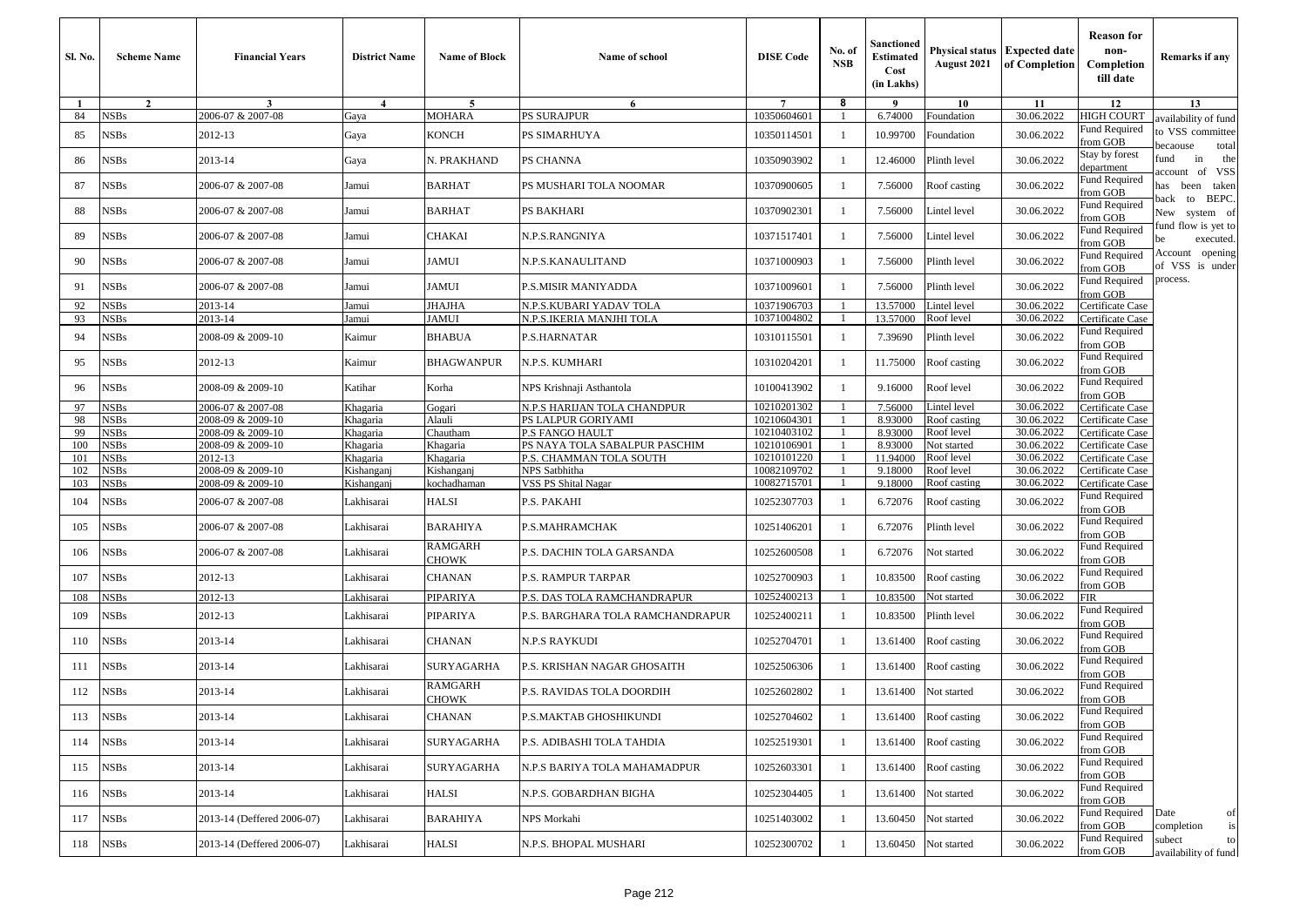| Sl. No.    | <b>Scheme Name</b>                  | <b>Financial Years</b>                 | <b>District Name</b>       | <b>Name of Block</b>           | Name of school                                 | <b>DISE Code</b>           | No. of<br><b>NSB</b> | Sanctioned<br>Estimated<br>Cost<br>(in Lakhs) | August 2021                  | <b>Physical status Expected date</b><br>of Completion | <b>Reason for</b><br>non-<br>Completion<br>till date | Remarks if any                                                             |
|------------|-------------------------------------|----------------------------------------|----------------------------|--------------------------------|------------------------------------------------|----------------------------|----------------------|-----------------------------------------------|------------------------------|-------------------------------------------------------|------------------------------------------------------|----------------------------------------------------------------------------|
| -1         | $\overline{2}$                      | 3                                      | $\boldsymbol{4}$           | 5                              | 6                                              | $\tau$                     | 8                    | 9                                             | 10                           | 11                                                    | 12                                                   | 13                                                                         |
| 119        | NSBs                                | 2013-14 (Deffered 2006-07)             | Lakhisarai                 | SURYAGARHA                     | P.S. BAKURA KORASHI                            | 10252515102                |                      | 13.08000                                      | Roof casting                 | 30.06.2022                                            | Fund Required<br>from GOB                            | to VSS committee                                                           |
| 120        | <b>NSBs</b>                         | 2006-07 & 2007-08                      | Madhepura                  | Gamhariya                      | N P S PANDAY TOLA JIBACHHPUR                   | 10110601110                |                      | 8.42200                                       | Lintel level                 | 30.06.2022                                            | Fund Required<br>from GOB                            | total<br>ecaouse<br>in<br>the<br>und                                       |
| 121        | <b>NSBs</b>                         | 2006-07 & 2007-08                      | Madhepura                  | <b>GHAILADH</b>                | NPS MOHAN PUR SHARMA TOLA                      | 10110900403                |                      | 8.42200                                       | Lintel level                 | 30.06.2022                                            | Teacher death                                        | account of VSS<br>has been taken                                           |
| 122        | <b>NSBs</b>                         | 2006-07 & 2007-08                      | Madhepura                  | <b>GWALPADA</b>                | NPS AONAHI TOLA                                | 10110201003                |                      | 8.42200                                       | Roof level                   | 30.06.2022                                            | FLOOD<br>DESTROY                                     | back to BEPC.                                                              |
| 123        | <b>NSBs</b>                         | 2006-07 & 2007-08                      | Madhepura                  | PURAINI                        | NPS BHOLA BABU BASA                            | 10110801602                |                      | 8.42200                                       | Plinth level                 | 30.06.2022                                            | Teacher death                                        | New system of                                                              |
| 124        | <b>NSBs</b>                         | 2006-07 & 2007-08                      | Madhepura                  | Singheshwar                    | NPS MAJHOUA TOLA KATAIYA                       | 10110700113                |                      | 8.42200                                       | Lintel level                 | 30.06.2022                                            | Fund Required<br>from GOB                            | fund flow is yet to<br>executed.                                           |
| 125        | <b>NSBs</b>                         | 2008-09 & 2009-10                      | Madhepura                  | MADHEPURA                      | N.P.S SONAISTHAN-5                             | 10111202107                |                      | 9.46800                                       | Plinth level                 | 30.06.2022                                            | FIR                                                  | Account opening                                                            |
| 126        | <b>NSBs</b>                         | 2012-13                                | Madhepura                  | <b>ALAMNAGAR</b>               | NPS DOCTOR TOLA GANGAP                         | 10110503302                |                      | 13.21300                                      | Plinth level                 | 30.06.2022                                            | Teacher death                                        | of VSS is under                                                            |
| 127        | <b>NSBs</b>                         | 2008-09 & 2009-10                      | Madhepura                  | Kumarkhand                     | NPS RAMTOLA KOHWARA                            |                            |                      | 9.46800                                       | Finishing                    | 30.06.2022                                            | Fund Required<br>from GOB                            | process.                                                                   |
| 128        | <b>NSBs</b>                         | 2006-07 & 2007-08                      | Madhepura                  | MURLIGANJ                      | NPS YADV TOLA PASCHIM                          | 10110402305                | -1                   | 8.42200                                       | Not started                  | 30.06.2022                                            | Fund Required<br>from GOB                            |                                                                            |
| 129        | <b>NSBs</b>                         | 2008-09 & 2009-10                      | Madhepura                  | Kumarkhand                     | N.P.S.HIRAPATTI  LAXMIPUR BHAGWATI             | 10111105706                |                      | 9.46800                                       | Not started                  | 30.06.2022                                            | FIR                                                  |                                                                            |
| 130        | NSBs                                | 2008-09 & 2009-10                      | Madhepura                  | Kumarkhand                     | N.P.S MUSLIM TOLA                              | 10111102113                | -1                   | 9.46800                                       | Not started                  | 30.06.2022                                            | <b>Fund Required</b><br>from GOB                     |                                                                            |
| 131        | <b>NSBs</b>                         | 2008-09 & 2009-10                      | Madhepura                  | Kumarkhand                     | N.P.S YADAV MUKHIYA TOLA KHUTHA<br>RAJAI       | 10111105502                |                      | 9.46800                                       | Not started                  | 30.06.2022                                            | Fund Required<br>from GOB                            |                                                                            |
| 132        | <b>NSBs</b>                         | 2008-09 & 2009-10                      | Madhepura                  | MADHEPURA                      | N.P.S GARIV TOLA                               | 10111200308                |                      | 9.46800                                       | Not started                  | 30.06.2022                                            | FIR                                                  |                                                                            |
| 133        | <b>NSBs</b>                         | 2008-09 & 2009-10                      | Madhepura                  | Murliganj                      | N.P.S PARVA MUSLIM TOLA                        | 10110401307                |                      | 9.46800                                       | Not started                  | 30.06.2022                                            | Fund Required<br>from GOB                            |                                                                            |
| 134        | <b>NSBs</b>                         | 2006-07 & 2007-08                      | Madhubani                  | BENIPATTI                      | PS HIBBA                                       | 10050406904                | -1                   | 7.12000                                       | Roof level                   | 30.06.2022                                            | Fund Required<br>from GOB                            |                                                                            |
| 135        | <b>NSBs</b>                         | 2006-07 & 2007-08                      | Madhubani                  | <b>MADHWAPUR</b>               | PS INRAB SC TOL TOL                            | 10051700709                |                      | 7.12000                                       | Lintel level                 | 30.06.2022                                            | Fund Required<br>from GOB                            |                                                                            |
| 136        | <b>NSBs</b>                         | 2008-09 & 2009-10                      | Madhubani                  | LAUKAHI                        | PS DHARHARA SAHANI TOL                         | 10051503103                | -1                   | 9.32951                                       | Plinth level                 | 30.06.2022                                            | Fund Required<br>from GOB                            |                                                                            |
| 137        | <b>NSBs</b>                         | 2012-13                                | Madhubani                  | MADHEPUR                       | NPS BADHINIYA MUSHARI                          | 10051604402                | -1                   | 12.64300                                      | Roof casting                 | 30.06.2022                                            | to be comp. by<br>Dist.                              |                                                                            |
| 138        | <b>NSBs</b>                         | 2006-07 & 2007-08                      | Munger                     | Dharhara                       | PS mathura                                     | 10240810101                |                      | 6.90000                                       | Roof level                   | 30.06.2022                                            | FIR                                                  |                                                                            |
| 139<br>140 | <b>NSBs</b><br><b>NSBs</b>          | 2006-07 & 2007-08<br>2006-07 & 2007-08 | Munger<br>Muzaffarpur      | <b>KHARAGPUR</b><br>Paroo      | PS Dangrachak<br>P.S. Samudaik Bhawan Firojpur | 10240500701<br>10140309901 |                      | 6.90000<br>6.72000                            | Roof level<br>Plinth level   | 30.06.2022<br>30.06.2022                              | FIR<br>Teacher death                                 |                                                                            |
| 141        | <b>NSBs</b>                         | 2012-13                                | Muzaffarpur                | MOTIPUR                        | P.S. Mahwal Daroga ji ka Tola                  | 1014206304                 |                      | 13.06500                                      | Roof level                   | 30.06.2022                                            | FIR                                                  |                                                                            |
| 142        | NSBs                                | 2006-07 & 2007-08                      | Nawada                     | Meskaur                        | N.S.B FUTKARDIH CHAK LODIPUR                   | 10360605303                |                      | 6.60000                                       | Roof casting                 | 30.06.2022                                            | Fund Required<br>from GOB                            |                                                                            |
| 143        | <b>NSBs</b>                         | 2006-07 & 2007-08                      | Nawada                     | Rajauli                        | N.S.B IMALIYATAR                               | 10361117601                | -1                   | 6.60000                                       | Finishing                    | 30.06.2022                                            | Fund Required<br>from GOB                            |                                                                            |
| 144        | <b>NSBs</b>                         | 2006-07 & 2007-08                      | Nawada                     | Roh                            | N.S.B ADAMPUR                                  | 10361200204                | -1                   | 6.60000                                       | Roof casting                 | 30.06.2022                                            | FIR                                                  |                                                                            |
| 145        | <b>NSBs</b>                         | 2006-07 & 2007-08                      | Nawada                     | sirdala                        | N.S.B CHHOMUHA                                 | 10361308001                |                      | 6.60000                                       | Finishing                    | 30.06.2022                                            | Fund Required<br>from GOB                            |                                                                            |
| 146        | <b>NSBs</b>                         | 2012-13                                | Nawada                     | Meskaur                        | N.S.B NEWALCHAK                                | 10360600103                |                      | 10.76000                                      | Plinth level                 | 30.06.2022                                            | CWJC                                                 |                                                                            |
| 147        | <b>NSBs</b>                         | 2012-13                                | Nawada                     | Meskaur                        | N.S.B KONPURA                                  | 10360601803                |                      | 10.76000                                      | Roof level                   | 30.06.2022                                            | FIR                                                  |                                                                            |
| 148        | <b>NSBs</b>                         | 2012-13                                | Nawada                     | Nardiganj                      | N.S.B RAMPUR                                   | 10360800804                |                      | 10.76000                                      | Roof casting                 | 30.06.2022                                            | Fund Required<br>from GOB                            |                                                                            |
| 149        | <b>NSBs</b>                         | 2012-13                                | Nawada                     | Roh                            | N.S.B PARTAPUR NEJAMAT                         | 10361205301                |                      | 10.76000                                      | Plinth level                 | 30.06.2022                                            | Fund Required<br>from GOB                            |                                                                            |
| 150        | <b>NSBs</b>                         | 2013-14 (Deffered 2006-07)             | Nawada                     | Nawada                         | N.S.B TRILOKI BIGHA                            | 10360904506                | $\overline{1}$       | 12.46600                                      | Not started                  | 30.06.2022                                            | Fund Required<br>from GOB                            |                                                                            |
| 151<br>152 | <b>NSBs</b><br><b>BLS</b> (Primary) | 2006-07 & 2007-08<br>2004-05           | Patna Rural<br>Patna Rural | Bihta<br>MASAUDHI              | VSS MS KAURIYA<br>P.S.MIRAPUR                  | 10280503101                |                      | 6.74000<br>3.58100                            | Roof casting<br>Lintel level | 30.06.2022<br>30.06.2022                              | FIR                                                  |                                                                            |
| 153        | <b>NSBs</b>                         | 2012-13                                | Purnea                     | PURNEA EAST                    | PS Shrinagar Mor                               |                            |                      | 12.18000                                      | Lintel level                 | 30.06.2022                                            | Certificate Case                                     |                                                                            |
| 154        | <b>NSBs</b>                         | 2013-14 (Deffered 2006-07)             | Purnea                     | BANMANKI                       | PS Damgara Yadav Tola, Mirchai Bari            |                            |                      | 12.18000                                      | Roof casting                 | 30.06.2022                                            | FIR                                                  |                                                                            |
| 155        | <b>NSBs</b>                         | 2006-07 & 2007-08                      | Rohtas                     | DINARA                         | NEW P. S BIRUAWAN KALA                         | 10321226201                |                      | 7.40000                                       | Roof level                   | 30.06.2022                                            | Certificate Case Date                                | of                                                                         |
| 156        | <b>NSBs</b>                         | 2008-09 & 2009-10                      | Saharsa                    | SATARKATYA                     | P.S.LAKSHMINIYA SANTPUR                        |                            | -1                   | 9.29400                                       | Not started                  | 30.06.2022                                            | FIR                                                  | is<br>completion                                                           |
| 157        | <b>NSBs</b>                         | 2008-09 & 2009-10                      | Saharsa                    | SIMRI                          | P.S Dharhara                                   | 10120801903                |                      | 9.29400                                       | Not started                  | 30.06.2022                                            | FIR                                                  | subect<br>to                                                               |
| 158<br>159 | <b>NSBs</b><br><b>NSBs</b>          | 2008-09 & 2009-10<br>2008-09 & 2009-10 | Saharsa<br>Saharsa         | <b>MAHISI</b><br><b>MAHISI</b> | P.S Tikolwa Jhara<br>P.S Lilja Tola Musahri    | 10120309201<br>10120302202 | $\overline{1}$       | 9.29400<br>9.29400                            | Plinth level<br>Lintel level | 30.06.2022<br>30.06.2022                              |                                                      | Certificate Case availability of fund<br>Certificate Case to VSS committee |
|            |                                     |                                        |                            |                                |                                                |                            |                      |                                               |                              |                                                       |                                                      |                                                                            |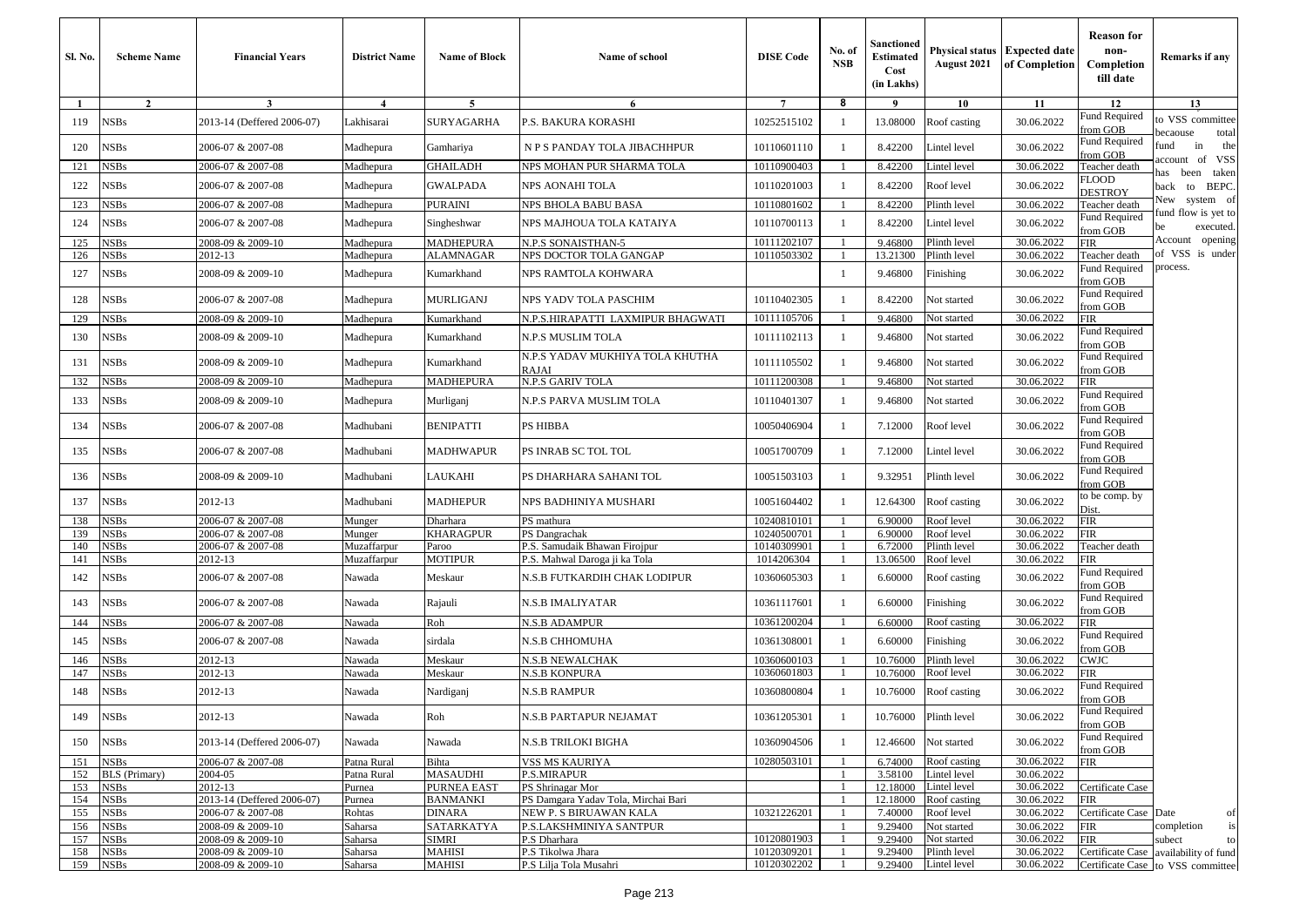| Sl. No.      | <b>Scheme Name</b>         | <b>Financial Years</b>                                   | <b>District Name</b>   | <b>Name of Block</b> | Name of school                                           | <b>DISE</b> Code           | No. of<br><b>NSB</b> | Sanctioned<br><b>Estimated</b><br>Cost<br>(in Lakhs) | August 2021                  | <b>Physical status Expected date</b><br>of Completion | <b>Reason for</b><br>non-<br>Completion<br>till date | Remarks if any                                                              |
|--------------|----------------------------|----------------------------------------------------------|------------------------|----------------------|----------------------------------------------------------|----------------------------|----------------------|------------------------------------------------------|------------------------------|-------------------------------------------------------|------------------------------------------------------|-----------------------------------------------------------------------------|
| $\mathbf{1}$ | $\overline{2}$             | $\overline{3}$                                           | $\boldsymbol{\Lambda}$ | $\sim$               | 6                                                        | $\tau$                     | 8                    | -9                                                   | 10                           | 11                                                    | 12                                                   | 13                                                                          |
| 160          | <b>NSBs</b>                | 2012-13                                                  | Saharsa                | SALAKHUA             | NPS GAURI MUSAHARI                                       |                            |                      | 13.21500                                             | Finishing                    | 30.06.2022                                            | FIR                                                  | ecaouse<br>total                                                            |
| 161          | <b>NSBs</b>                | 2012-13                                                  | Saharsa                | SALAKHUA             | NPS SAHURI                                               | 10120900206<br>10120807201 |                      | 13.21500                                             | Finishing                    | 30.06.2022<br>30.06.2022                              | FIR<br>Certificate Case                              | in<br>und<br>the                                                            |
| 162<br>163   | <b>NSBs</b><br><b>NSBs</b> | 2013-14 (Deffered 2006-07)<br>2013-14 (Deffered 2006-07) | Saharsa<br>Saharsa     | SIMRI<br>MAHISI      | NPS MENMA<br>NPS SARPANCH UTARWARI TOLA                  |                            |                      | 13.21500<br>13.21500                                 | Lintel level<br>Roof casting | 30.06.2022                                            | Certificate Case                                     | of VSS<br>iccount                                                           |
| 164          | <b>BLS</b> (Primary)       | 2004-05                                                  | Saharsa                | SONVARSA             | P.S.Balaitha East                                        |                            |                      | 5.40000                                              | Roof level                   | 30.06.2022                                            |                                                      | as been<br>taken                                                            |
| 165          | <b>NSBs</b>                | 2006-07 & 2007-08                                        | Samastipur             | <b>KALYANPUR</b>     | P.S. CHAKMAHESI YADU                                     | 10191917301                | $\overline{1}$       | 6.62000                                              | Lintel level                 | 30.06.2022                                            | <b>CWJC</b>                                          | BEPC.<br>ack to                                                             |
| 166          | <b>NSBs</b>                | 2012-13                                                  | Samastipur             | <b>KALYANPUR</b>     | P.S. MANKUALI                                            | 10191916301                | -1                   | 12.64000                                             | Finishing                    | 30.06.2022                                            | FIR                                                  | New system of                                                               |
| 167          | <b>NSBs</b>                | 2013-14 (Deffered 2006-07)                               | Samastipur             | <b>KALYANPUR</b>     | P.S.JATMALPUR DHAB KHAR TOL                              | 10191916501                | - 1                  | 8.61000                                              | Roof casting                 | 30.06.2022                                            | Fund Required<br>from GOB                            | und flow is yet to<br>executed.<br>œ                                        |
| 168          | <b>NSBs</b>                | 2014 -15(deffered 2006-07)                               | Samastipur             | KALYANPUR            | P.S. KHARSAND SHARMA TOL W-7                             |                            | - 1                  | 14.33000                                             | Lintel level                 | 30.06.2022                                            | und Required<br>rom GOB                              | Account opening<br>of VSS is under                                          |
| 169          | <b>NSBs</b>                | 2008-09 & 2009-10                                        | Saran                  | AMNOUR               | RAHIMPUR                                                 | 10170107002                | -1                   | 7.09000                                              | Finishing                    | 30.06.2022                                            | Fund Required<br>rom GOB                             | process.                                                                    |
| 170          | <b>NSBs</b>                | 2008-09 & 2009-10                                        | Saran                  | <b>BANIYAPUR</b>     | BHAKHURA BHITI AHIR TOLI                                 | 10170203102                | $\overline{1}$       | 7.09000                                              | Roof casting                 | 30.06.2022                                            | FIR                                                  |                                                                             |
| 171          | <b>NSBs</b>                | 2012-13                                                  | Saran                  | <b>DIGHWARA</b>      | NPS JHAUWA BAZAR                                         | 10170506001                |                      | 13.05200                                             | Not started                  | 30.06.2022                                            | FIR                                                  |                                                                             |
| 172          | <b>NSBs</b>                | 2014 -15(deffered 2006-07)                               | Saran                  | Isuapur              | NEW NPS BAJRAHIYA PURAB TOLA                             | 10170801602                | $\overline{1}$       | 16.08500                                             | Plinth level                 | 30.06.2022                                            | FIR                                                  |                                                                             |
| 173<br>174   | <b>NSBs</b><br><b>NSBs</b> | 2006-07 & 2007-08<br>2006-07 & 2007-08                   | Sheohar<br>Sheohar     | Sheohar<br>Sheohar   | P.S. Ishlampur Ward No 10<br>P.S. Tajpur Harijan Chaupal | 10030202110<br>10030200204 |                      | 7.37000<br>7.37000                                   | Plinth level<br>Roof casting | 30.06.2022<br>30.06.2022                              | Certificate Case<br>FIR                              |                                                                             |
| 175          | <b>NSBs</b>                | 2006-07 & 2007-08                                        | Sheohar                | Sheohar              | P.S. Ukni Utri Tola                                      | 10030202503                |                      | 7.37000                                              | Roof casting                 | 30.06.2022                                            | <b>Teacher</b> death                                 |                                                                             |
| 176          | <b>NSBs</b>                | 2006-07 & 2007-08                                        | Sitamrhi               | RUNNISAIDPUR         | Man tola dhanushi                                        | 10040400906                |                      | 7.34800                                              | Finishing                    | 30.06.2022                                            | Fund Required<br>rom GOB                             |                                                                             |
| 177          | <b>NSBs</b>                | 2006-07 & 2007-08                                        | Sitamrhi               | SONBARSA             | Dularpur                                                 | 10041105902                | - 1                  | 7.34800                                              | Roof level                   | 30.06.2022                                            | Fund Required<br>rom GOB                             |                                                                             |
| 178          | <b>NSBs</b>                | 2013-14                                                  | Sitamrhi               | <b>SURSUND</b>       | PS HANUMAN NAGAR POKHAR TOLA                             | 10041305511                |                      | 14.74000                                             | Finishing                    | 30.06.2022                                            | ΠR                                                   |                                                                             |
| 179          | <b>NSBs</b>                | 2013-14                                                  | Sitamrhi               | PARIHAR              | PS KANMA BAZAR                                           | 10041201504                | - 1                  | 14.74000                                             | Not started                  | 30.06.2022                                            | Fund Required<br>rom GOB                             |                                                                             |
| 180          | <b>NSBs</b>                | 2013-14                                                  | Sitamrhi               | <b>BATHNAHA</b>      | PS MANDAL TOLA POKHAR PAR                                | 10041001304                | - 1                  | 14.74000                                             | Finishing                    | 30.06.2022                                            | Fund Required<br>rom GOB                             |                                                                             |
| 181          | <b>NSBs</b>                | 2008-09 & 2009-10                                        | Siwan                  | Hasanpura            | N P S Aaktha Laheii                                      | 10161701205                |                      | 9.00000                                              | Plinth level                 | 30.06.2022                                            | FIR                                                  |                                                                             |
| 182          | <b>NSBs</b>                | 2012-13                                                  | Siwan                  | Raghunathpur         | N P S Bintola Gabhirar                                   | 10161303303                |                      | 12.96700                                             | Roof level                   | 30.06.2022                                            | FIR                                                  |                                                                             |
| 183          | <b>BLS</b> (Primary)       | 2004-05                                                  | Siwan                  | BHAGWANPURHA         | PS.MAKTAB VILASHPUR                                      | 10160407101                | -1                   | 3.35000                                              | Finishing                    | 30.06.2022                                            | Fund Required<br>rom GOB                             |                                                                             |
| 184          | <b>BLS</b> (Primary)       | 2004-05                                                  | Siwan                  | ZIRADEI              | M.S.BISHNUPUR                                            | 10161901701                | - 1                  | 3.35000                                              | Finishing                    | 30.06.2022                                            | Fund Required<br>rom GOB                             |                                                                             |
| 185          | <b>NSBs</b>                | 2006-07 & 2007-08                                        | Supaul                 | <b>PIPRA</b>         | P/S MUSHARI TOLA KATAIYA                                 | 10060600904                |                      | 8.42500                                              | Plinth level                 | 30.06.2022                                            | und Required<br>from GOB                             |                                                                             |
| 186          | <b>NSBs</b>                | 2012-13                                                  | Supaul                 | <b>BASANTPUR</b>     | P.S.LALMANPATTI                                          |                            |                      | 13.21000                                             | Not started                  | 30.06.2022                                            | FIR<br>LOOD                                          |                                                                             |
| 187          | <b>NSBs</b>                | 2012-13                                                  | Supaul                 | MARAUNA              | N.P.S. PACHBHINDA                                        | 10060402506                | -1                   | 13.21000                                             | Finishing                    | 30.06.2022                                            | DESTROY                                              |                                                                             |
| 188          | <b>NSBs</b>                | 2012-13                                                  | Supaul                 | RAGHOPUR             | PS CHAPKI TOLA RAM BISHANPUR                             | 10060802905                |                      | 13.21000                                             | Finishing                    | 30.06.2022                                            | FIR                                                  |                                                                             |
| 189          | <b>NSBs</b>                | 2012-13                                                  | Supaul                 | <b>MARAUNA</b>       | PS KARARAHI                                              | 10060403006                |                      | 13.21000                                             | Not started                  | 30.06.2022                                            | FIR                                                  |                                                                             |
| 190          | <b>BLS</b> (Primary)       | 2005-06                                                  | Supaul                 | MARAUNA              | MS PARIKONCH                                             | 10060402402                | - 1                  | 5.18169                                              | Finishing                    | 30.06.2022                                            | und Required<br>rom GOB                              |                                                                             |
| 191          | <b>BLS</b> (Primary)       | 2005-06                                                  | Supaul                 | PRATAPGANJ           | U/M/S BELHI                                              | 10060700702                | -1                   | 7.07000                                              | Roof casting                 | 30.06.2022                                            | Fund Required<br>rom GOB                             |                                                                             |
| 192          | <b>BLS</b> (Primary)       | 2005-06                                                  | Supaul                 | CHHATAPUR            | PS CHAKLA                                                | 10060203703                |                      | 5.18169                                              | Roof level                   | 30.06.2022                                            | Fund Required<br>rom GOB                             |                                                                             |
| 193          | <b>BLS</b> (Primary)       | 2005-06                                                  | Supaul                 | <b>CHHATAPUR</b>     | PS CHAKLA MAKTAB                                         | 10060203802                | - 1                  | 5.18169                                              | Roof level                   | 30.06.2022                                            | und Required<br>from GOB                             |                                                                             |
| 194          | <b>BLS</b> (Primary)       | 2005-06                                                  | Supaul                 | PIPRA                | PS SIHROL                                                | 10060602901                | -1                   | 7.07000                                              | Roof level                   | 30.06.2022                                            | und Required<br>from GOB                             |                                                                             |
| 195          | <b>NSBs</b>                | 2006-07 & 2007-08                                        | Vaishali               | <b>MAHUA</b>         | <b>NPS SADAPUR</b>                                       | 10180612103                |                      | 6.68000                                              | Not started                  | 30.06.2022                                            | Feacher death                                        |                                                                             |
| 196          | <b>NSBs</b>                | 2006-07 & 2007-08                                        | Vaishali               | PATEPUR              | NPS AGRAIL MUSHARTOLA                                    | 10180806202                |                      | 6.68000                                              | Not started                  | 30.06.2022                                            | FIR                                                  |                                                                             |
| 197          | <b>NSBs</b>                | 2012-13                                                  | Vaishali               | <b>BHAGWANPUR</b>    | NPS CHAKBHUA                                             | 10180211401                | $\overline{1}$       | 13.05000                                             | Roof casting                 | 30.06.2022                                            | Tund Required<br>rom GOB                             |                                                                             |
| 198          | NSBs                       | 2012-13                                                  | Vaishali               | MAHUA                | NPS SADAPUR                                              | 10180612103                | -1                   | 6.68000                                              | Not started                  | 30.06.2022                                            | Teacher death                                        | Date of completion is<br>subect to availability of<br>fund to VSS committee |
| 199          | <b>BLS</b> (Upper Primary) | 2004-05                                                  | Vaishali               | <b>HAJIPUR</b>       | GPS THATHAN BUJURGE                                      |                            | - 1                  | 4.87000                                              | Lintel level                 | 30.06.2022                                            | Fund Required<br>from GOB                            | becaouse total fund in<br>he account of VSS has                             |
| 200          | <b>NSBs</b>                | 2006-07 & 2007-08                                        | West Champaran         | Bagaha-2             | PS Singari                                               | 10010814902                |                      | 6.68000                                              | Plinth level                 | 30.06.2022                                            | <b>FIR</b>                                           | been taken back to<br>BEPC. New system of                                   |